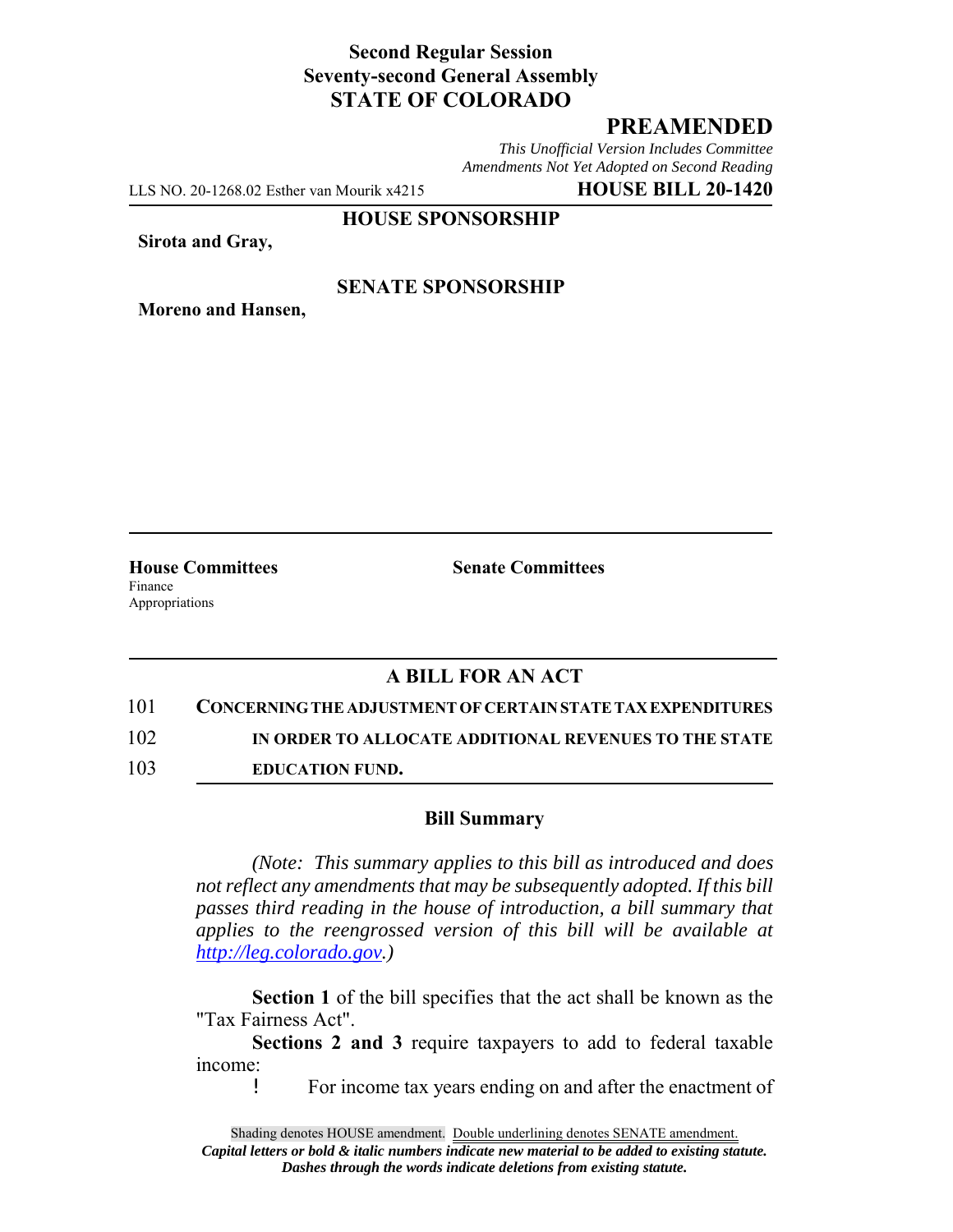the March 2020 "Coronavirus Aid, Relief, and Economic Security Act" (CARES Act), but before January 1, 2021, and for income tax years beginning on and after the enactment of the CARES Act, but before January 1, 2021, an amount equal to the difference between a taxpayer's net operating loss deduction as determined under federal law before the amendments made by section 2303 of the CARES Act and the taxpayer's net operating loss deduction as determined under federal law after the amendments made by section 2303 of the CARES Act;

- ! For income tax years ending on and after the enactment of the CARES Act, but before January 1, 2021, and for income tax years beginning on and after the enactment of the CARES Act, but before January 1, 2021, an amount equal to a taxpayer's excess business loss as determined under federal law without regard to the amendments made by section 2304 of the CARES Act, but with regard to the technical amendment made in that section of the CARES Act;
- ! For income tax years ending on and after the enactment of the CARES Act, but before January 1, 2021, and for income tax years beginning on and after the enactment of the CARES Act, but before January 1, 2021, an amount equal to the amount in excess of the limitation on business interest under federal law without regard to the amendments made by section 2306 of the CARES Act; and
- ! For income tax years commencing on or after January 1, 2021, an amount equal to the deduction for qualified business income for an individual taxpayer who files a single return and whose adjusted gross income is greater than \$75,000, and for an individual taxpayer who files a joint return and whose adjusted gross income is greater than \$150,000. This federal deduction may be claimed for income tax years commencing prior to January 1, 2026.

**Section 4** limits the amount of net operating loss that a corporation may carry forward to \$400,000. This section also specifies that a corporation may add the amount of all net operating losses that a corporation is prohibited from subtracting, with interest, to the allowable net operating loss that is carried forward by the corporation.

**Section 5** eliminates the state income tax modification for qualifying net capital gains for income tax years commencing on or after January 1, 2021.

**Sections 6 and 7** repeal the exemption from the state sales and use taxes for the sales, purchase, storage, use, or consumption of electricity, coal, gas, fuel oil, steam, coke, or nuclear fuel, for use in processing,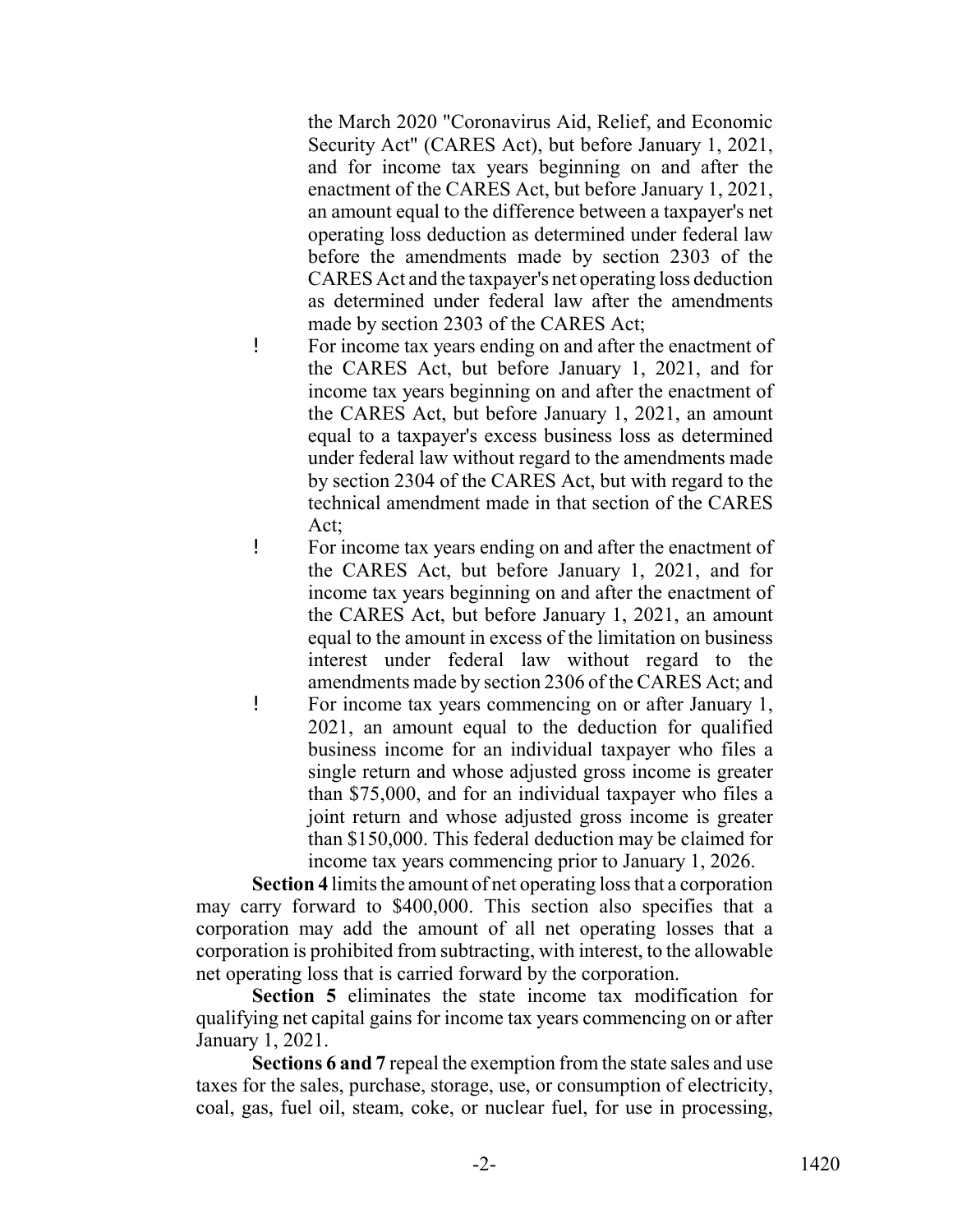manufacturing, mining, refining, irrigation, construction, telegraph, telephone, and radio communication, street and railroad transportation services, and all industrial uses, for filing periods on and after August 1, 2020, except not the state sales and use tax exemption for newsprint and printer's ink for use by publishers of newspapers and commercial printers.

**Section 8** creates a sales and use tax refund, not to exceed \$1,000 per filing period, for filing periods on and after August 1, 2020, for all state sales and use tax paid by the taxpayer on the sale, storage, use, or consumption of electricity, coal, gas, fuel oil, steam, coke, or nuclear fuel, for use in processing, manufacturing, mining, refining, irrigation, construction, telegraph, telephone, and radio communication, and all industrial uses; except that the \$1,000 per filing period limit does not apply to the sale, storage, use, or consumption of:

- Diesel fuel purchased for off-road use;
- ! Electricity, coal, gas, fuel oil, steam, coke, or nuclear fuel purchased for agricultural purposes;
- ! Coal, gas, fuel oil, steam, coke, or nuclear fuel for use in generating electricity; and
- ! Electricity, coal, gas, fuel oil, steam, coke, or nuclear fuel for use in street and railroad transportation services.

**Sections 9 and 10** prevent the elimination of the sales tax exemption and the creation of the sales tax refund from affecting county and municipal sales and use taxes.

**Section 11** repeals the statutes that provide an insurance premium tax rate reduction for insurance companies maintaining a home office or a regional home office in the state. Section 11 also clarifies that, for purposes of the insurance premium tax, an "annuity plan" or an "annuity consideration" does not include a deposit-type contract that does not incorporate mortality or morbidity risks, such as a guaranteed investment or interest certificate, a supplementary contract without life contingencies, an annuity certain, a premium fund or other deposit fund, a dividend accumulation, a coupon accumulation, a lottery payout, or a structured settlement.

The earned income tax credit is equal to a percentage of the federal earned income tax credit. **Section 12** increases the percentage from 10% to 20% beginning in 2023. Section 12 also specifies that for income tax years commencing on or after January 1, 2020, taxpayers filing with an individual taxpayer identification number are eligible for the earned income tax credit.

**Section 13** specifies that the state treasurer shall transfer the following amounts from the general fund to the state education fund created in section 17 (4) of article IX of the state constitution for the following fiscal years:

- ! \$150,000,000 for the fiscal year 2021-22;
- **1** \$200,000,000 for the fiscal year 2022-23;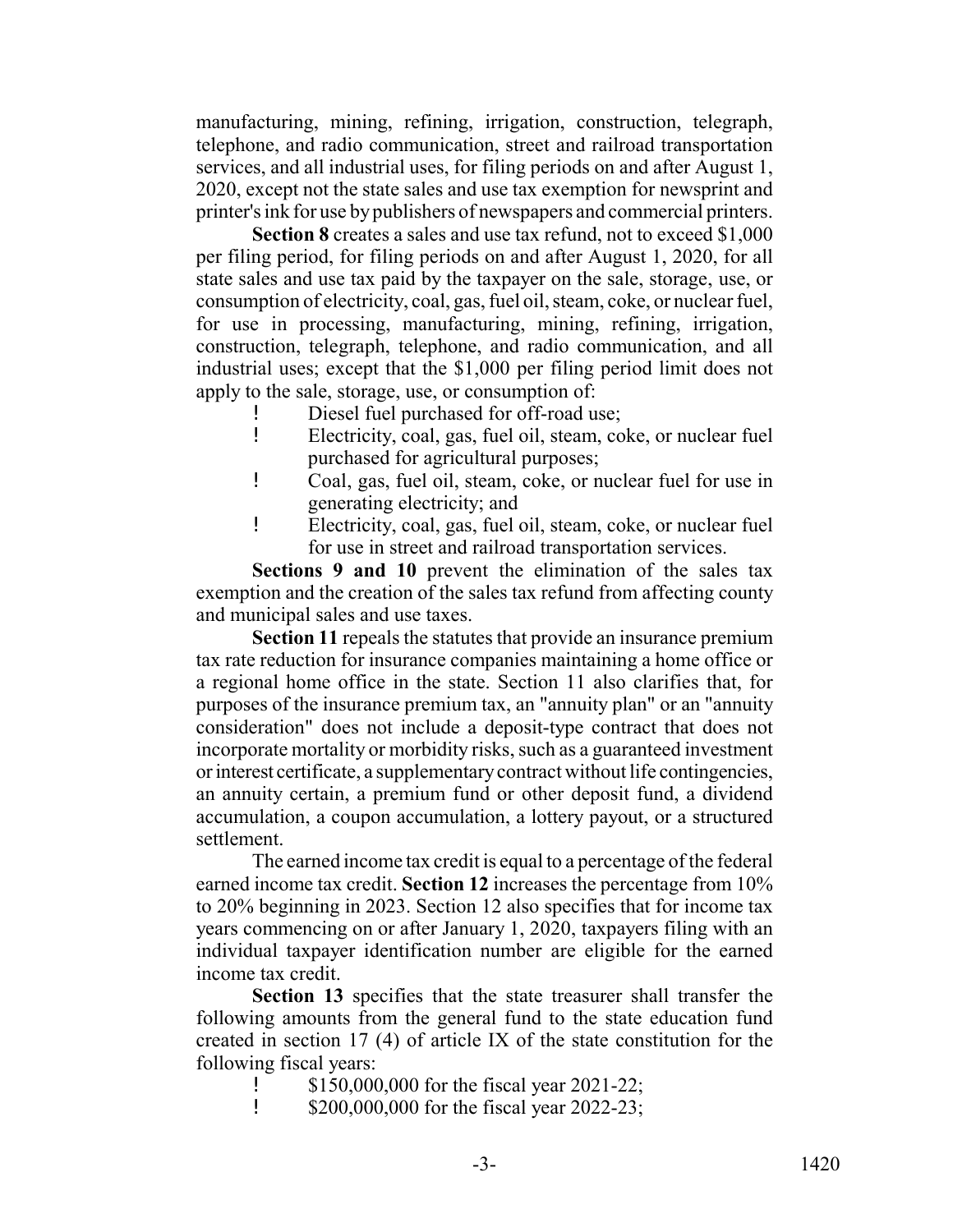! \$200,000,000 for the fiscal year 2023-24; and

! \$200,000,000 for the fiscal year 2024-25.

 *Be it enacted by the General Assembly of the State of Colorado:* **SECTION 1. Short title.** The short title of this act is the "Tax Fairness Act". **SECTION 2.** In Colorado Revised Statutes, 39-22-104, **add** 5 (3)(1), (3)(m), (3)(n), and (3)(o) as follows: **39-22-104. Income tax imposed on individuals, estates, and trusts - single rate - legislative declaration - definitions - repeal.** (3) There shall be added to the federal taxable income: (l) FOR INCOME TAX YEARS ENDING ON AND AFTER THE ENACTMENT OF THE MARCH 2020 "CORONAVIRUS AID, RELIEF, AND ECONOMIC SECURITY ACT", PUB. L. 116-136, REFERRED TO IN THIS SECTION AS THE "CARES ACT", BUT BEFORE JANUARY 1, 2021, AND FOR 13 INCOME TAX YEARS BEGINNING ON AND AFTER THE ENACTMENT OF THE "CARESACT", BUT BEFORE JANUARY 1,2021, AN AMOUNT EQUAL TO THE DIFFERENCE BETWEEN A TAXPAYER'S NET OPERATING LOSS DEDUCTION AS DETERMINED UNDER SECTION 172 (a) OF THE INTERNAL REVENUE CODE BEFORE THE AMENDMENTS MADE BY SECTION 2303 OF THE "CARESACT" AND THE TAXPAYER'S NET OPERATING LOSS DEDUCTION AS DETERMINED UNDER SECTION 172 (a) OF THE INTERNAL REVENUE CODE AFTER THE AMENDMENTS MADE BY SECTION 2303 OF THE "CARES ACT". (m) FOR INCOME TAX YEARS ENDING ON AND AFTER THE ENACTMENT OF THE "CARES ACT", BUT BEFORE JANUARY 1, 2021, AND FOR INCOME TAX YEARS BEGINNING ON AND AFTER THE ENACTMENT OF THE "CARESACT", BUT BEFORE JANUARY 1,2021, AN AMOUNT EQUAL TO

A TAXPAYER'S EXCESS BUSINESS LOSS AS DETERMINED UNDER SECTION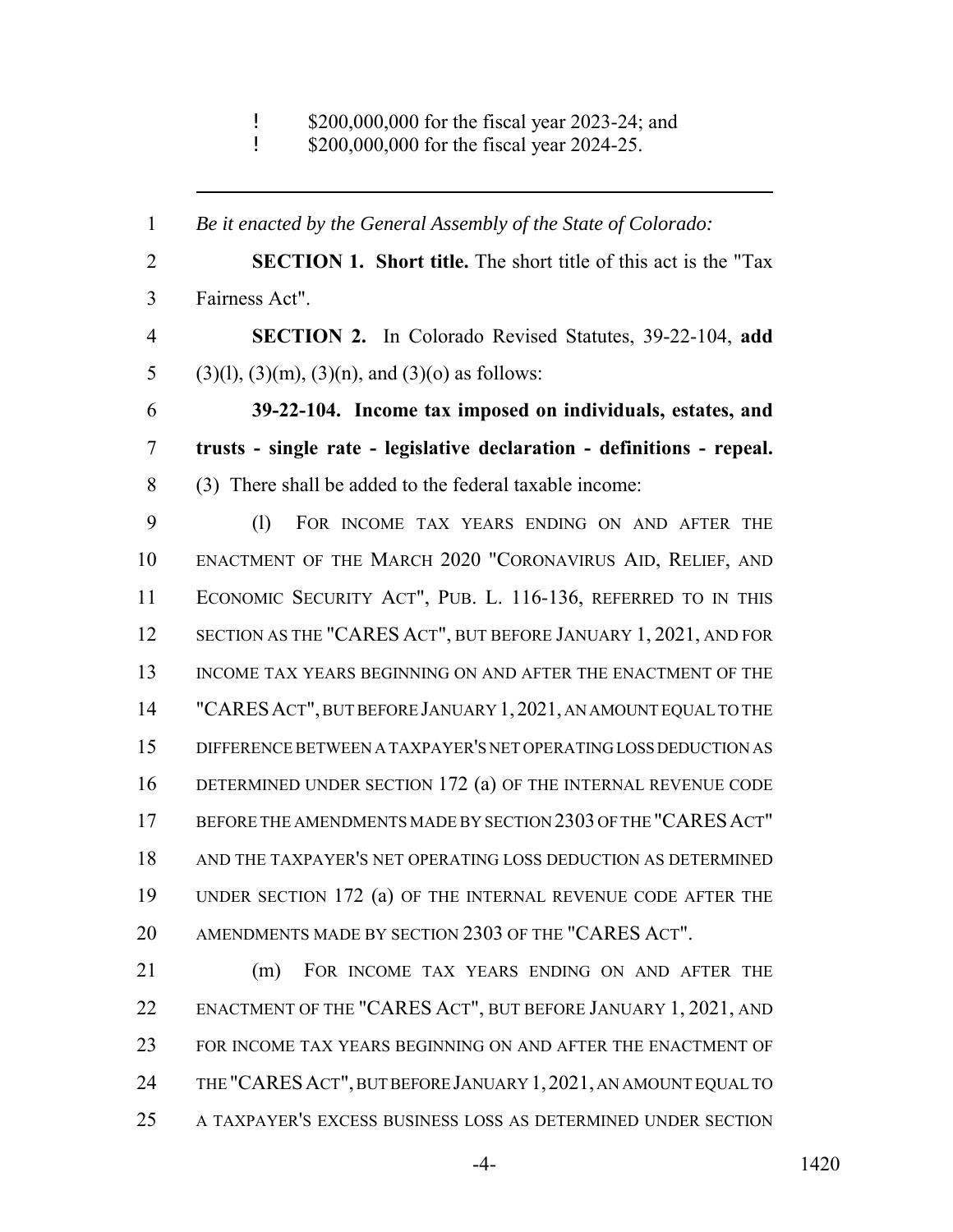1 461 (1) OF THE INTERNAL REVENUE CODE WITHOUT REGARD TO THE AMENDMENTS MADE BY SECTION 2304 OF THE "CARES ACT", BUT WITH REGARD TO THE TECHNICAL AMENDMENT MADE BY SECTION 2304 4 (b) $(2)(B)$  OF THE "CARES ACT".

 (n) FOR INCOME TAX YEARS ENDING ON AND AFTER THE ENACTMENT OF THE "CARES ACT", BUT BEFORE JANUARY 1, 2021, AND FOR INCOME TAX YEARS BEGINNING ON AND AFTER THE ENACTMENT OF THE "CARESACT", BUT BEFORE JANUARY 1,2021, AN AMOUNT EQUAL TO THE AMOUNT IN EXCESS OF THE LIMITATION ON BUSINESS INTEREST UNDER SECTION 163 (j) OF THE INTERNAL REVENUE CODE WITHOUT REGARD TO THE AMENDMENTS MADE BY SECTION 2306 OF THE "CARES ACT".

 (o) FOR INCOME TAX YEARS COMMENCING ON OR AFTER JANUARY 13 1,2021, AN AMOUNT EQUAL TO THE DEDUCTION ALLOWED UNDER SECTION 14 199A OF THE INTERNAL REVENUE CODE FOR A TAXPAYER WHO FILES A SINGLE RETURN AND WHOSE ADJUSTED GROSS INCOME IS GREATER THAN SEVENTY-FIVE THOUSAND DOLLARS, AND FOR TAXPAYERS WHO FILE A 17 JOINT RETURN AND WHOSE ADJUSTED GROSS INCOME IS GREATER THAN 18 ONE HUNDRED FIFTY THOUSAND DOLLARS.

 **SECTION 3.** In Colorado Revised Statutes, 39-22-304, **add** (2)(i) as follows:

 **39-22-304. Net income of corporation - legislative declaration - definitions - repeal.** (2) There shall be added to federal taxable income: (i) FOR INCOME TAX YEARS ENDING ON AND AFTER THE

 ENACTMENT OF THE MARCH 2020 "CORONAVIRUS AID, RELIEF, AND ECONOMIC SECURITY ACT", PUB. L. 116-136, REFERRED TO IN THIS SECTION AS THE "CARES ACT", BUT BEFORE JANUARY 1, 2021, AND FOR INCOME TAX YEARS BEGINNING ON AND AFTER THE ENACTMENT OF THE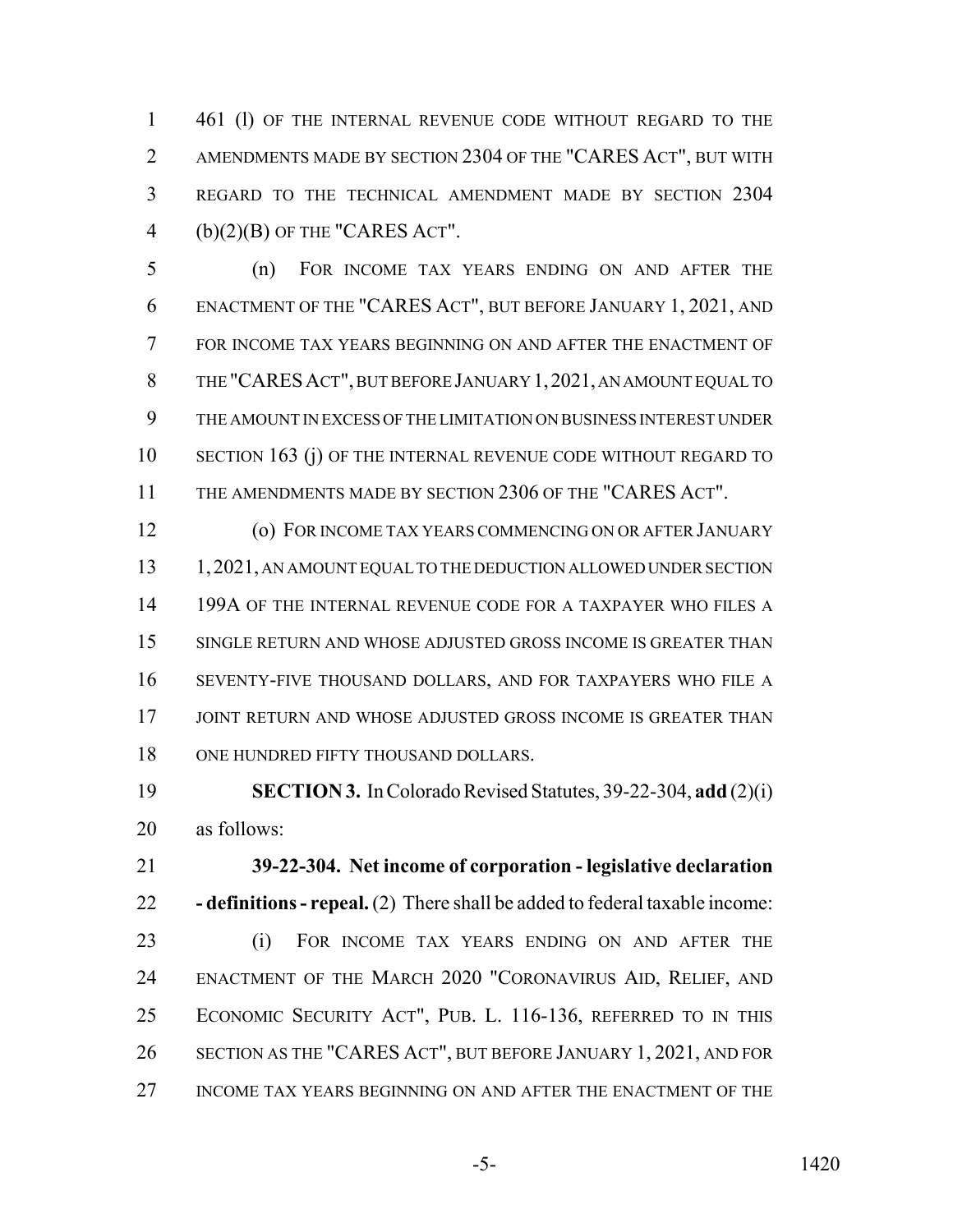"CARESACT", BUT BEFORE JANUARY 1,2021, AN AMOUNT EQUAL TO THE AMOUNT IN EXCESS OF THE LIMITATION ON BUSINESS INTEREST UNDER SECTION 163 (j) OF THE INTERNAL REVENUE CODE WITHOUT REGARD TO THE AMENDMENTS MADE BY SECTION 2306 OF THE "CARES ACT".

 **SECTION 4.** In Colorado Revised Statutes, 39-22-504, **amend** (1); and **add** (7) as follows:

 **39-22-504. Net operating losses.** (1) (a) A net operating loss deduction shall be allowed in the same manner that it is allowed under the internal revenue code except as otherwise provided in this section. The amount of the net operating loss that may be carried forward and carried back for Colorado income tax purposes shall be that portion of the federal 12 net operating loss allocated to Colorado under this article ARTICLE 22 in the taxable year that the net operating loss is sustained.

 (b) FOR LOSSES INCURRED AFTER DECEMBER 31,2017, THE EIGHTY 15 PERCENT LIMITATION SET FORTH IN SECTION 172 (a)(2) OF THE INTERNAL REVENUE CODE SHALL APPLY WITHOUT REGARD TO THE AMENDMENTS 17 MADE IN SECTION 2303 OF THE MARCH 2020 "CORONAVIRUS AID, RELIEF, AND ECONOMIC SECURITY ACT", PUB. L. 116-136.

 (7) (a) NOTWITHSTANDING ANY OTHER PROVISION OF THIS SECTION, THE MAXIMUM AMOUNT OF NET OPERATING LOSS THAT A CORPORATION MAY SUBTRACT FROM FEDERAL TAXABLE INCOME 22 PURSUANT TO SECTION 39-22-304 (3)(g) FOR A TAX YEAR COMMENCING 23 ON OR AFTER JANUARY 1, 2021, IS FOUR HUNDRED THOUSAND DOLLARS. (b) A CORPORATION MAY ADD AN AMOUNT EQUAL TO THE AMOUNT OF ALL NET OPERATING LOSSES THAT A CORPORATION IS PROHIBITED FROM SUBTRACTING FROM FEDERAL TAXABLE INCOME PURSUANT TO 27 SUBSECTION  $(7)(a)$  OF THIS SECTION MULTIPLIED BY A RATE OF INTEREST

-6- 1420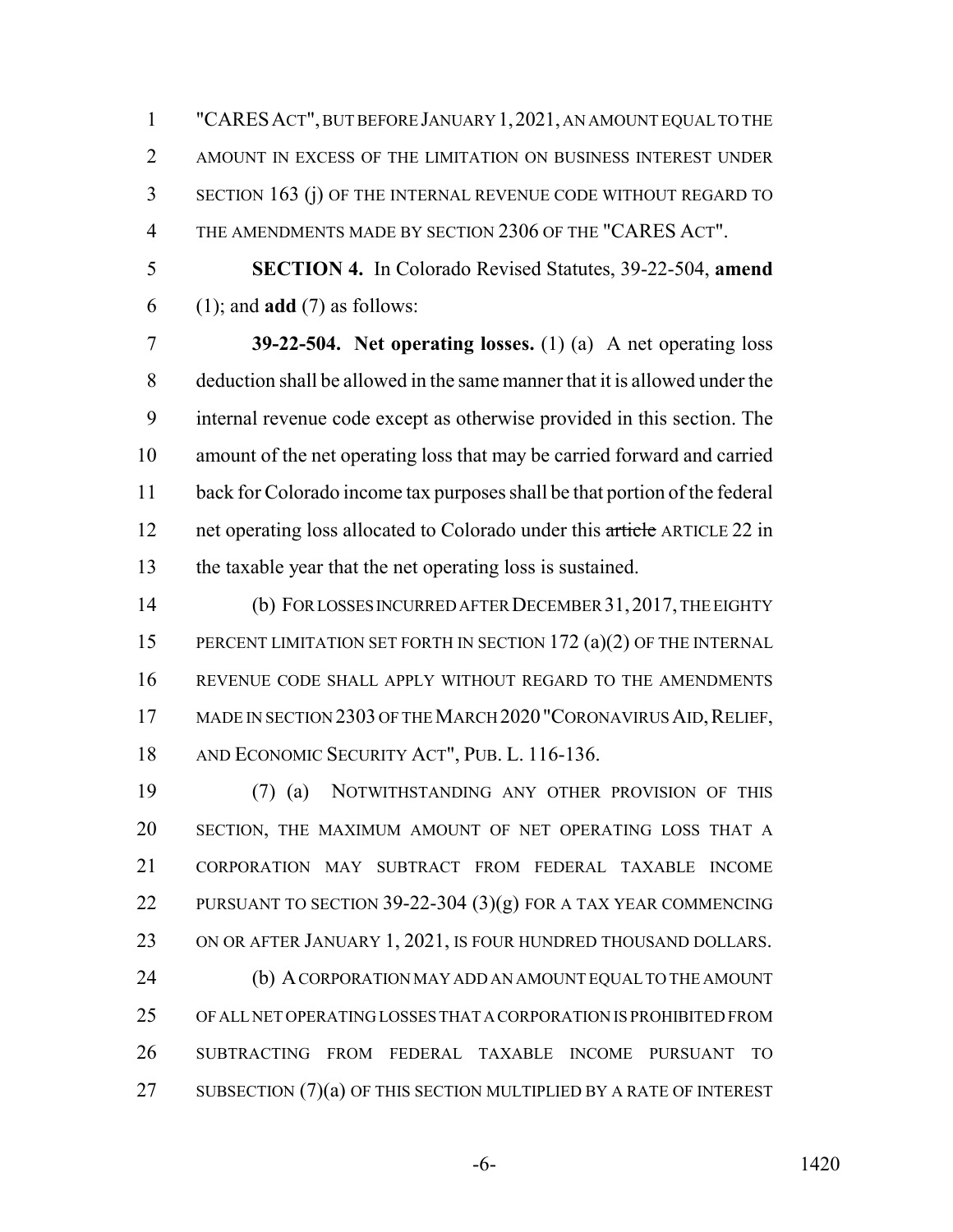EQUAL TO THREE AND ONE-QUARTER PERCENT PER ANNUM FOR THE PERIOD DURING WHICH SUCH NET OPERATING LOSSES ARE PROHIBITED TO THE ALLOWABLE NET OPERATING LOSS THAT IS CARRIED FORWARD BY THE CORPORATION. FOR THE PURPOSE OF SECTION 39-22-304 (3)(g), THAT AMOUNT IS CONSIDERED NET OPERATING LOSS.

 **SECTION 5.** In Colorado Revised Statutes, 39-22-518, **amend** (1); and **add** (9) as follows:

 **39-22-518. Tax modification for net capital gains - repeal.** (1) For income tax years commencing on or after July 1, 1995, BUT BEFORE JANUARY 1, 2021, a modification, in the form of a reduction of income taxable by the state of Colorado, shall be allowed to any qualified taxpayer for the amount of income attributable to qualifying gains receiving capital treatment earned by the qualified taxpayer during the taxable year and included in federal taxable income.

 (9) THIS SECTION IS REPEALED, EFFECTIVE DECEMBER 31, 2028. **SECTION 6.** In Colorado Revised Statutes, 39-26-102, **amend**  $17 \quad (21)(a)$  as follows:

 **39-26-102. Definitions.** As used in this article 26, unless the context otherwise requires:

20 (21) (a) (I) FOR SALES AND PURCHASES MADE BEFORE AUGUST 1, 2020, sales and purchases of electricity, coal, gas, fuel oil, steam, coke, or nuclear fuel, for use in processing, manufacturing, mining, refining, irrigation, construction, telegraph, telephone, and radio communication, street and railroad transportation services, and all industrial uses, and newsprint and printer's ink for use by publishers of newspapers and commercial printers shall be deemed to be wholesale sales and shall be exempt from taxation under this part 1.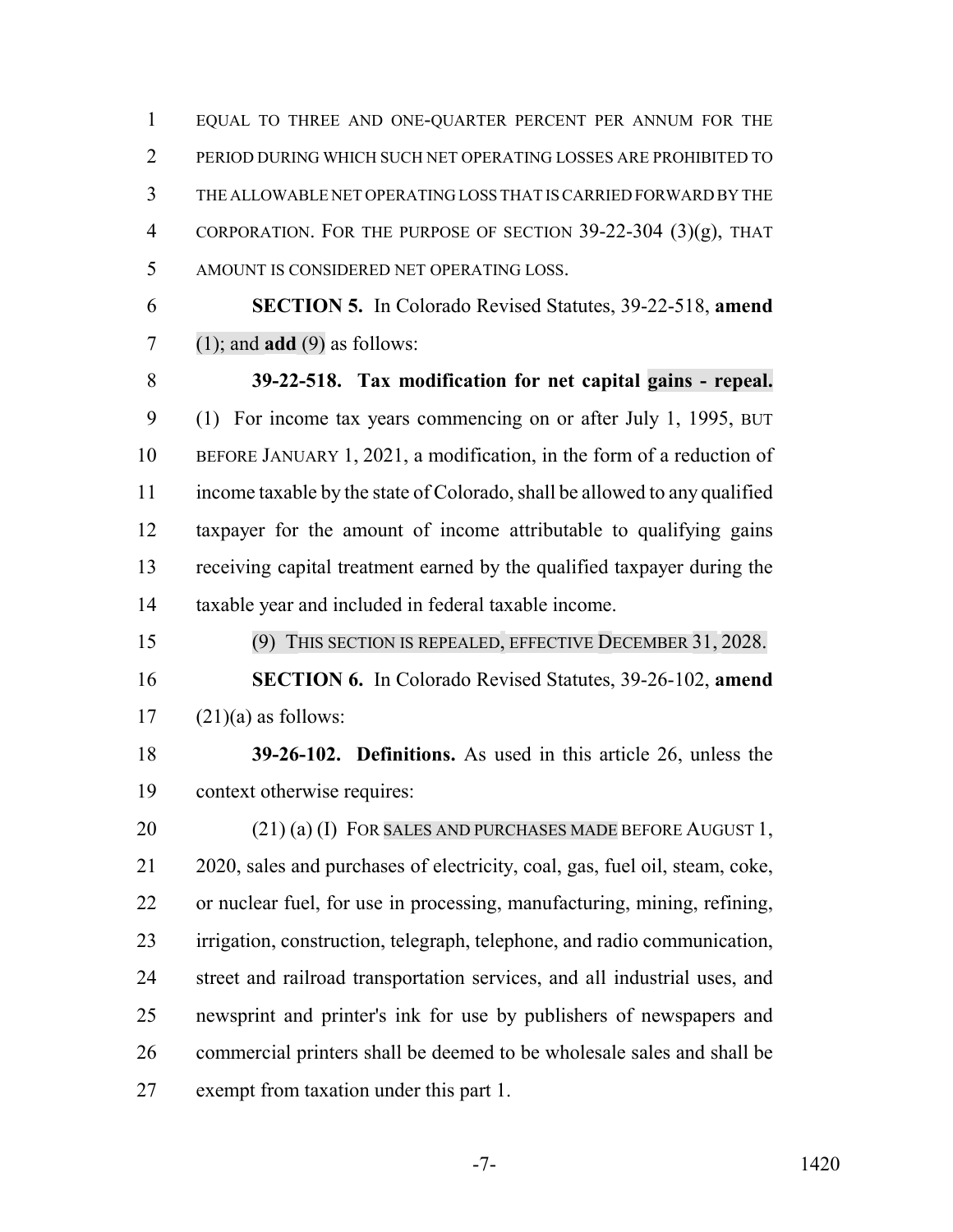(II) FOR SALES AND PURCHASES MADE ON AND AFTER AUGUST 1, 2 2020, SALES AND PURCHASES OF NEWSPRINT AND PRINTER'S INK FOR USE BY PUBLISHERS OF NEWSPAPERS AND COMMERCIAL PRINTERS ARE DEEMED TO BE WHOLESALE SALES AND ARE EXEMPT FROM TAXATION UNDER THIS PART 1. 6 (III) SUBSECTION  $(21)(a)(I)$  OF THIS SECTION IS REPEALED, EFFECTIVE AUGUST 1, 2025. **SECTION 7.** In Colorado Revised Statutes, 39-26-705, **amend** (1) as follows: **39-26-705. Miscellaneous use tax exemptions - printers ink and newsprint - manufactured goods.** (1) (a) (I) FOR SALES AND PURCHASES MADE BEFORE AUGUST 1, 2020, the storage, use, or consumption of printersink and newsprintshall be exempt from taxation 14 under the provisions of part 2 of this article ARTICLE 26. (II) THIS SUBSECTION (1)(a) IS REPEALED, EFFECTIVE AUGUST 1, 2025. 17 (b) FOR SALES AND PURCHASES MADE AFTER AUGUST 1, 2020, THE STORAGE, USE, OR CONSUMPTION OF NEWSPRINT AND PRINTER'S INK FOR USE BY PUBLISHERS OF NEWSPAPERS AND COMMERCIAL PRINTERS ARE EXEMPT FROM TAXATION UNDER THE PROVISIONS OF PART 2 OF THIS ARTICLE 26. **SECTION 8.** In Colorado Revised Statutes, 39-26-715, **amend** 23 (2) introductory portion and  $(2)(b)(I)$  as follows: **39-26-715. Fuel and oil - definitions - repeal.** (2) The following 25 are exempt from taxation under the provisions of part 2 of this article THIS ARTICLE 26: 27 (b) (I) (A) FOR SALES AND PURCHASES MADE BEFORE AUGUST 1,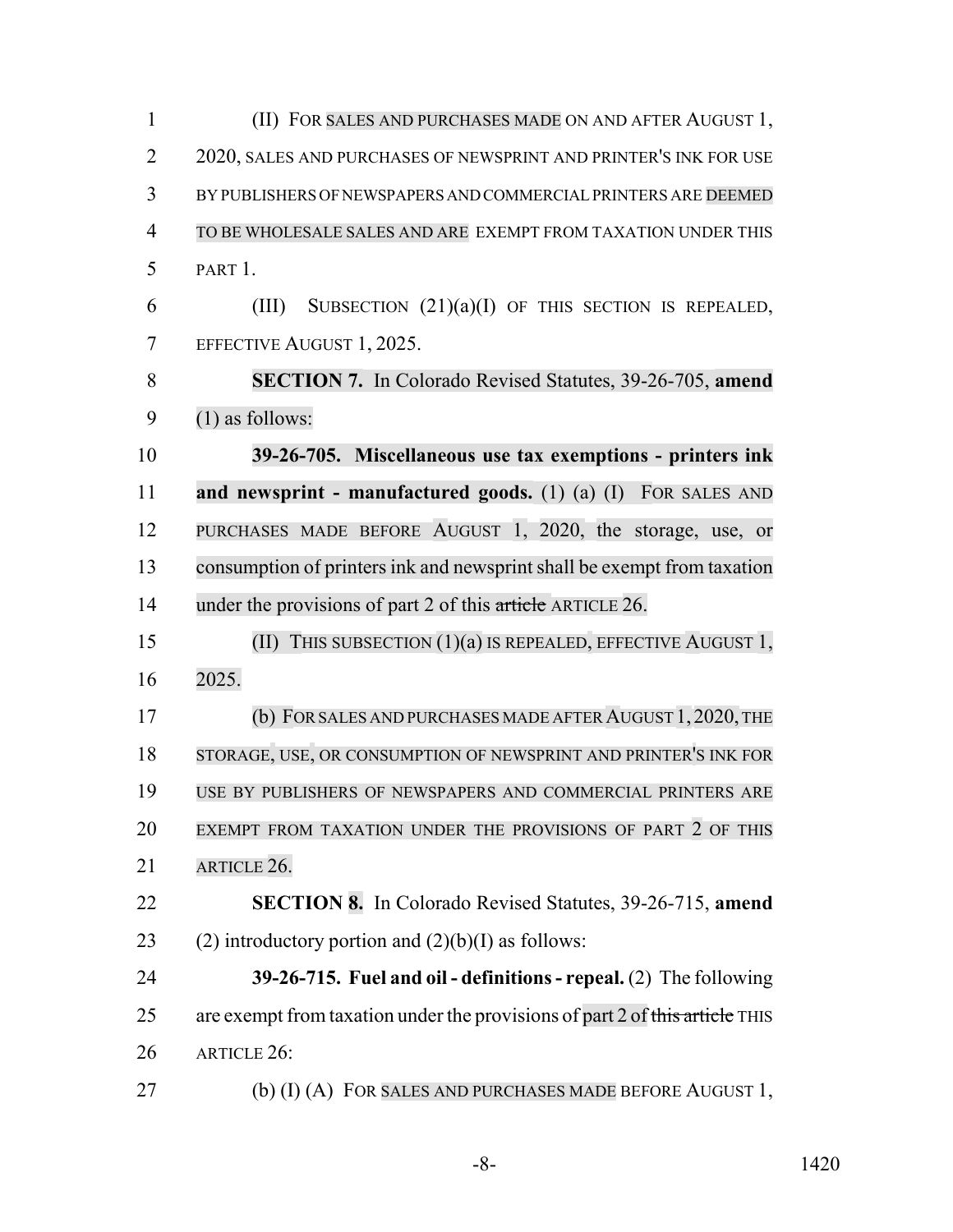2020, the storage, use, or consumption of electricity, coal, coke, fuel oil, steam, nuclear fuel, or gas for use in processing, manufacturing, mining, refining, irrigation, building construction, telegraph, telephone, and radio communication, street and railroad transportation services, and all industrial uses. 6 (B) THIS SUBSECTION  $(2)(b)(I)$  IS REPEALED, EFFECTIVE AUGUST

1, 2025.

 **SECTION 9.** In Colorado Revised Statutes, **add** 39-26-730 as follows:

 **39-26-730. Refund of state sales and use tax for certain types of fuel - application requirements and procedures.** (1) FOR SALES AND PURCHASES MADE ON AND AFTER AUGUST 1, 2020, A PURCHASER IS ALLOWED TO CLAIM A REFUND, NOT TO EXCEED ONE THOUSAND DOLLARS 14 PER MONTH, OF ALL STATE SALES AND USE TAX PAID BY THE PURCHASER, PURSUANT TO PARTS 1 AND 2 OF THIS ARTICLE 26, ON THE SALE, STORAGE, USE, OR CONSUMPTION OF ELECTRICITY, COAL, GAS, FUEL OIL, STEAM, COKE, OR NUCLEAR FUEL, FOR USE IN PROCESSING, MANUFACTURING, MINING, REFINING, IRRIGATION, CONSTRUCTION, TELEGRAPH, TELEPHONE, AND RADIO COMMUNICATION, AND ALL INDUSTRIAL USES; EXCEPT THAT THE ONE THOUSAND DOLLAR PER MONTH LIMIT DOES NOT APPLY TO THE SALE, STORAGE, USE, OR CONSUMPTION OF THE FOLLOWING:

(a) DIESEL FUEL PURCHASED FOR OFF-ROAD USE;

 (b) ELECTRICITY, COAL, GAS, FUEL OIL, STEAM, COKE, OR NUCLEAR FUEL PURCHASED FOR AGRICULTURAL PURPOSES;

25 (c) COAL, GAS, FUEL OIL, STEAM, COKE, OR NUCLEAR FUEL FOR USE BY A UTILITY COMPANY TO GENERATE ELECTRICITY FOR RETAIL OR WHOLESALE SALE; AND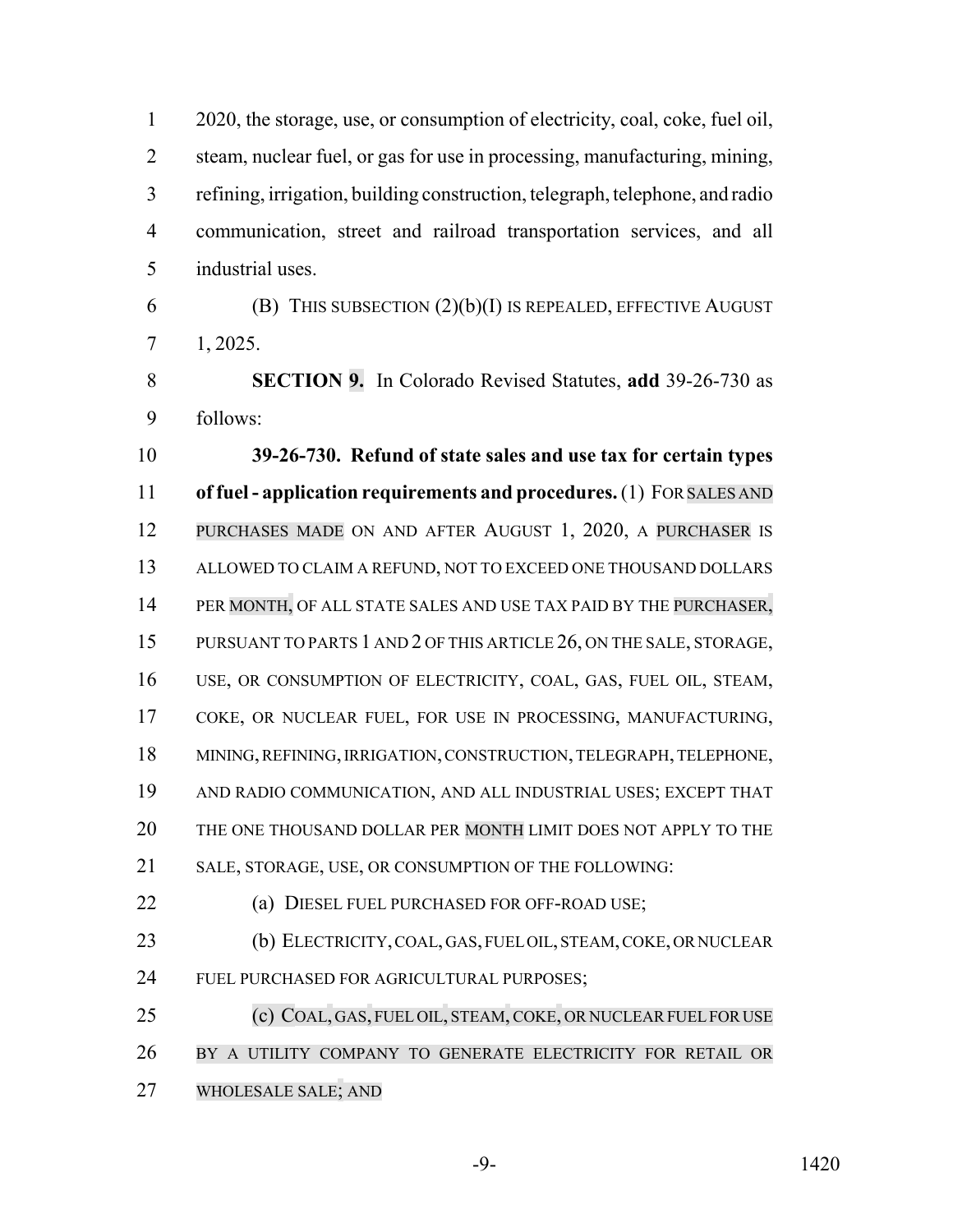(d) ELECTRICITY, COAL, GAS, FUEL OIL, STEAM, COKE, OR 2 NUCLEAR FUEL FOR USE IN STREET AND RAILROAD TRANSPORTATION SERVICES.

 (2) TO CLAIM THE REFUND ALLOWED BY SUBSECTION (1) OF THIS SECTION, A PURCHASER SHALL SUBMIT A REFUND APPLICATION TO THE DEPARTMENT OF REVENUE ON A FORM PROVIDED BY THE DEPARTMENT. THE DEPARTMENT SHALL ESTABLISH BY RULE ALL NECESSARY PROCEDURES FOR CLAIMING THE REFUND.

 **SECTION 10.** In Colorado Revised Statutes, 39-26-127, **amend** (1) introductory portion; and **add** (1)(f) as follows:

 **39-26-127. Legislation modifying the state sales tax base - no impact on local government sales tax bases - no expansion of local authority to levy sales tax.** (1) Notwithstanding the provisions of 14 section 29-2-105 (1)(d),  $C.R.S.,$  any provision of title 32,  $C.R.S.,$  or any other provision of law, and except as set forth in subsection (3) of this section, the levying of sales tax on, exemption from sales tax for, or local option to levy sales tax on or provide an exemption from sales tax for any tangible personal property or services under the sales tax ordinance or resolution of any county, municipality, special district, authority, or other local government or political subdivision of the state shall not be affected in any way by the elimination, suspension, or modification of any sales 22 tax exemption or any other legislative modification of the state sales tax base resulting from the enactment of any of the following bills:

 (f) SECTIONS 39-26-102 (21)(a), 39-26-715 (2) INTRODUCTORY 25 PORTION AND  $(2)(b)(I)$ , AND 39-26-730 AS AMENDED OR ENACTED BY HOUSE BILL 20-1420, ENACTED IN 2020.

**SECTION 11.** In Colorado Revised Statutes, 39-26-212, **amend**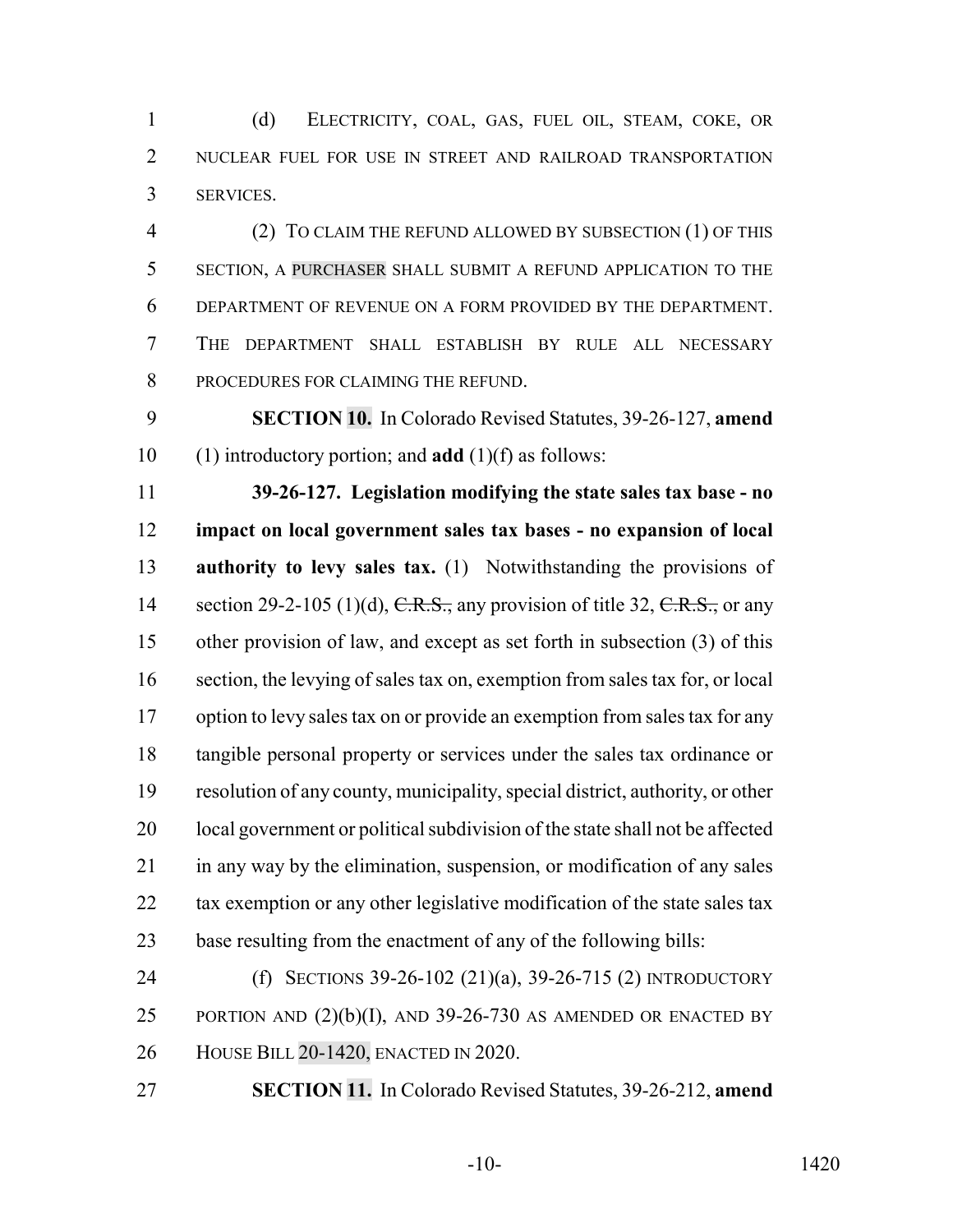(1) introductory portion; and **add** (1)(f) as follows:

 **39-26-212. Legislation modifying the state use tax base - no impact on local government use tax bases - no expansion of local authority to levy use tax.** (1) Notwithstanding the provisions of section 5 29-2-105 (1)(d),  $C.R.S.,$  any provision of title 32,  $C.R.S.,$  or any other provision of law, and except as set forth in subsection (3) of this section, the levying of use tax on, exemption from use tax for, or local option to levy use tax on or provide an exemption from use tax for any tangible personal property or services under the use tax ordinance or resolution of any county, municipality, special district, authority, or other local government or political subdivision of the state shall not be affected in any way by the elimination, suspension, or modification of any use tax exemption or any other legislative modification of the state use tax base resulting from the enactment of any of the following bills: (f) SECTIONS 39-26-102 (21)(a), 39-26-715 (2) INTRODUCTORY 16 PORTION AND  $(2)(b)(I)$ , AND 39-26-730 AS AMENDED OR ENACTED BY HOUSE BILL 20-1420, ENACTED IN 2020. **SECTION 12.** In Colorado Revised Statutes, 10-3-209, **amend** (1)(b)(I)(B), (1)(b)(III), and (1)(d)(IV); and **repeal** (1)(b)(II) as follows: **10-3-209. Tax on premiums collected - exemptions - penalties**

**- repeal.** (1) (b) (I) The rate of tax shall be as follows:

 (B) For companies maintaining a home office or a regional home office in this state, the rate of tax on the gross amount FOR TAXES DUE AND PAYABLE BEFORE MARCH 1, 2021, shall be one percent.

 (II) For purposes of this paragraph (b), any company is deemed to maintain a home office or regional home office in this state if such company either: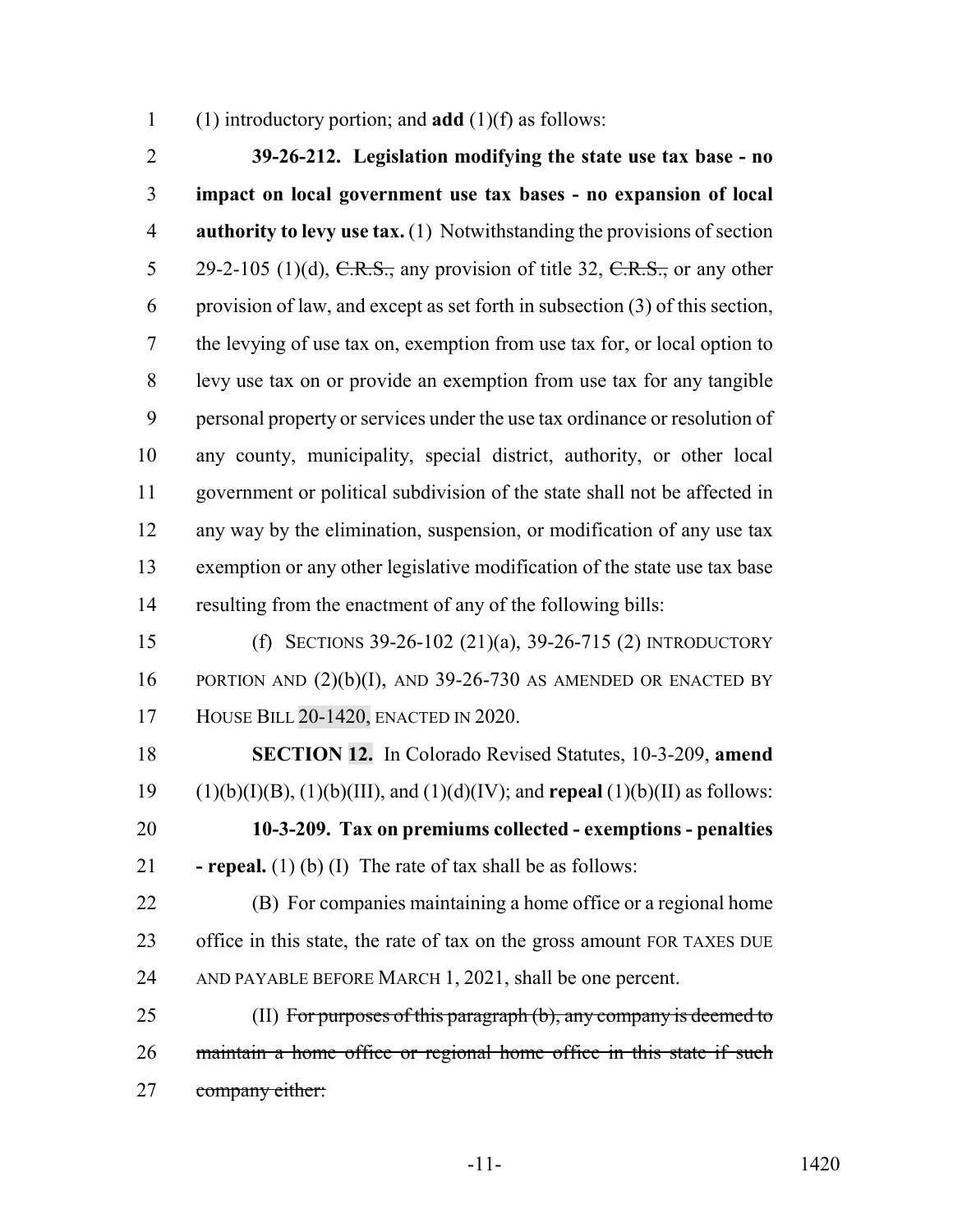(A) Substantially performs in this state the following functions, 2 or substantially equivalent functions, for the company for each state in which the company is licensed, or for three or more of such states: Actuarial, medical, legal, approval or rejection of applications, issuance of policies, information and service, advertising and publications, public relations, hiring, testing, and training of sales and service forces; or

 (B) Maintains significant direct insurance operations in this state that are supported by functional operations which are both necessary for 9 and pertinent to a line or lines of business written by the company in this state.

 (III) (A) Any company desiring to qualify an office in this state as a home or regional home office shall make application for qualification to the commissioner on forms prescribed by the commissioner and shall 14 submit proof that it is operating a home or a regional home office in this state. Applications for companies that were not approved in the immediate preceding year shall be received by the commissioner by December 31 of the year immediately preceding the year for which the application for qualification is being made. Applications for companies that were approved in the immediate preceding year shall be received by the commissioner by March 1 of the year for which qualification is being made. Applications for companies that were approved in the immediate preceding year received through March 31 shall pay a late charge of one hundred dollars per day for each day after March 1 that any such application is received by the commissioner. Applications received after March 31 shall be denied. The provisions of subsection (2) of this section shall not apply to companies maintaining a home office or regional home office in this state.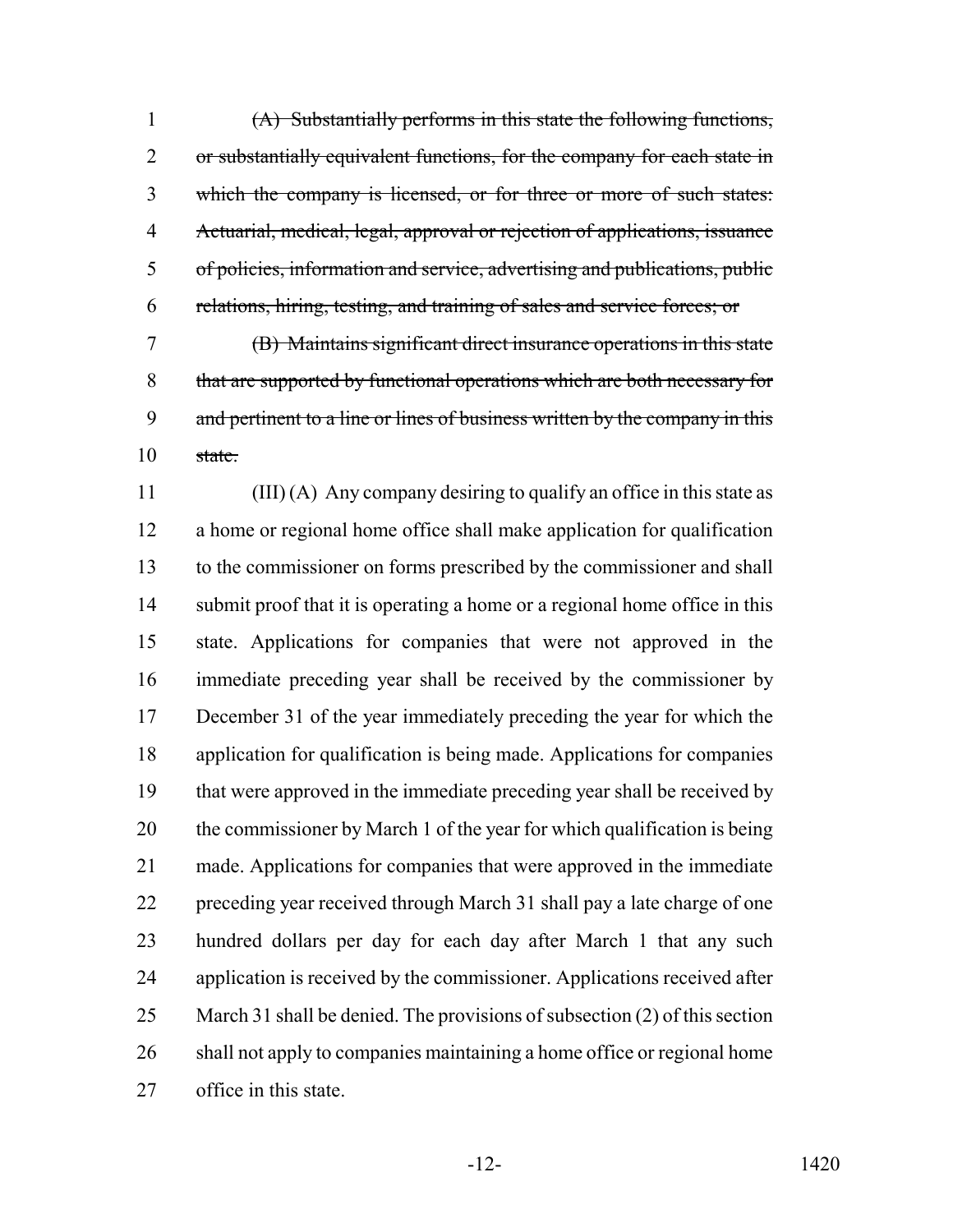(B) THIS SUBSECTION (1)(b)(III) IS REPEALED, EFFECTIVE MARCH 1, 2021.

 (d) (IV) (A) Except to the extent provided in SUBSECTION (1)(d)(IV)(B) AND subsection (2) of this section, the tax imposed by this section shall not apply to premiums collected or contracted for after December 31, 1968, on policies or contracts issued in connection with a pension, profit sharing, or annuity plan established by an employer for employees if contributions by such employer thereunder are deductible by such employer in determining such employer's net income as defined in 10 section 39-22-304, C.R.S., and shall not apply to premiums collected or contracted for after December 31, 1968, on policies or contracts purchased for an employee by an employer if such employer is exempt 13 under section 39-22-112, C.R.S., from the tax imposed by article 22 of 14 title 39, C.R.S., or is a state, a political subdivision of a state, or an agency or instrumentality of a state or political subdivision of a state. Except to the extent provided in subsection (2) of this section, the tax imposed by this section shall not apply to annuity considerations collected or contracted for after December 31, 1976.

 (B) FOR PREMIUMS COLLECTED ON AND AFTER MARCH 1, 2020, AN "ANNUITY PLAN" OR AN "ANNUITY CONSIDERATION" DOES NOT INCLUDE A DEPOSIT-TYPE CONTRACT THAT DOES NOT INCORPORATE MORTALITY OR MORBIDITY RISKS, SUCH AS A GUARANTEED INVESTMENT OR INTEREST CERTIFICATE, A SUPPLEMENTARY CONTRACT WITHOUT LIFE CONTINGENCIES, AN ANNUITY CERTAIN, A PREMIUM FUND OR OTHER DEPOSIT FUND, A DIVIDEND ACCUMULATION, A COUPON ACCUMULATION, A LOTTERY PAYOUT, OR A STRUCTURED SETTLEMENT.

**SECTION 13.** In Colorado Revised Statutes, 39-22-123.5,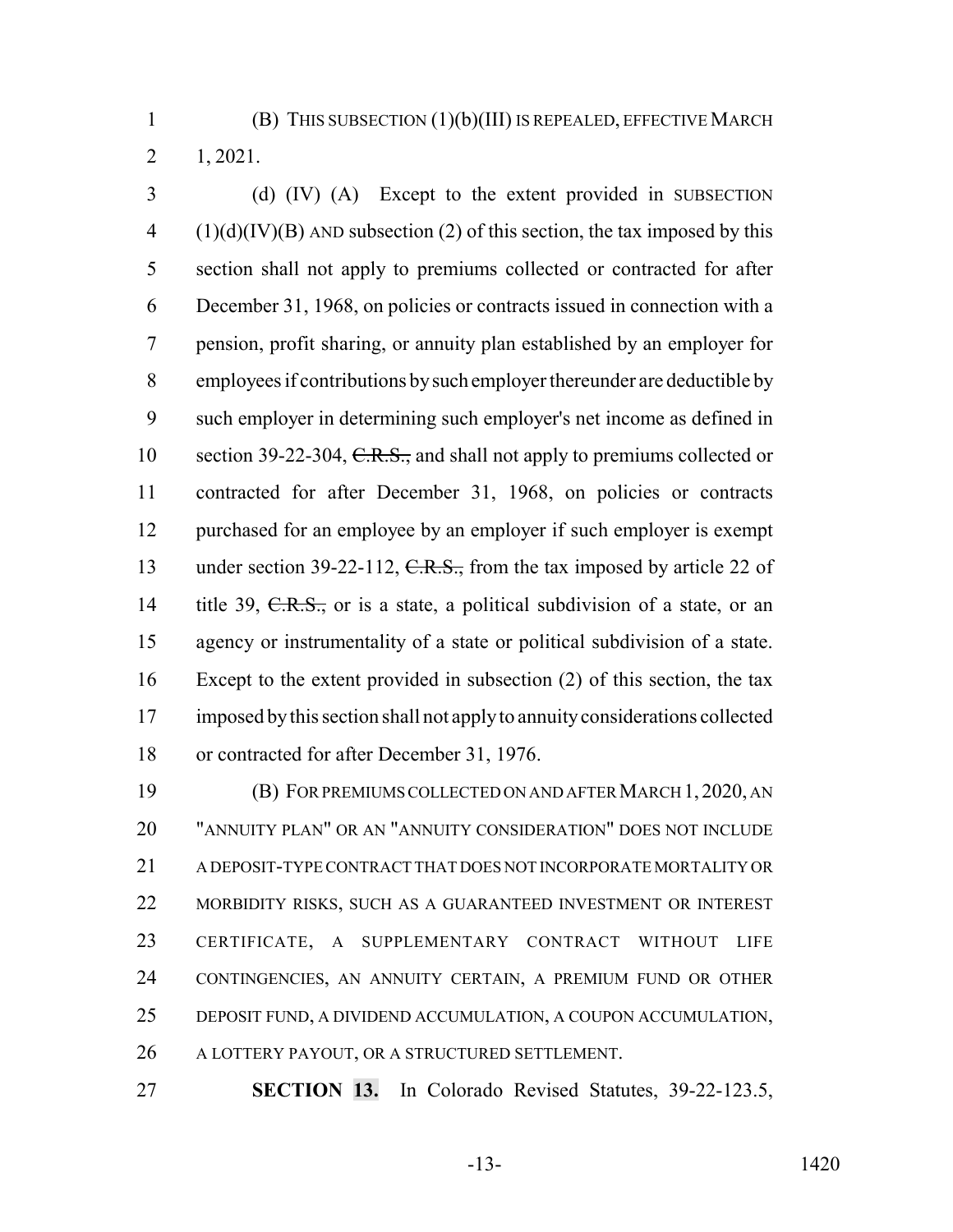**amend** (1)(h) and (2); **repeal** (3); and **add** (2.5) as follows:

 **39-22-123.5. Earned income tax credit - not a refund of excess state revenues - trigger - legislative declaration - definition.** (1) The general assembly hereby finds and declares that:

 (h) Now, therefore, it is the intent of the general assembly to establish a permanent and refundable state earned income tax credit for 7 eligible Colorado taxpayers. which is equal to ten percent of the federal 8 earned income tax credit. The intended purpose of this credit is to help individuals and families achieve greater financial security and to help Colorado's economy.

11 (2) (a) For an income tax year specified in subsection  $(3)$  of this 12 section COMMENCING PRIOR TO JANUARY 1, 2023, a resident individual who claims an earned income tax credit on the individual's federal tax return is allowed an earned income tax credit against the taxes due under 15 this article ARTICLE 22 that is equal to ten percent of the federal credit that the resident individual claimed on his or her federal tax return for the same tax year.

 (b) FOR AN INCOME TAX YEAR COMMENCING ON OR AFTER JANUARY 1, 2023, A RESIDENT INDIVIDUAL WHO CLAIMS AN EARNED INCOME TAX CREDIT ON THE INDIVIDUAL'S FEDERAL TAX RETURN IS ALLOWED AN EARNED INCOME TAX CREDIT AGAINST THE TAXES DUE UNDER THIS ARTICLE 22 THAT IS EQUAL TO TWENTY PERCENT OF THE FEDERAL CREDIT THAT THE RESIDENT INDIVIDUAL CLAIMED ON HIS OR HER FEDERAL TAX RETURN FOR THE SAME TAX YEAR.

 (2.5) (a) FOR INCOME TAX YEARS COMMENCING ON OR AFTER JANUARY 1, 2020, BUT BEFORE JANUARY 1,2023, A RESIDENT INDIVIDUAL IS ALLOWED AN EARNED INCOME TAX CREDIT AGAINST THE TAXES DUE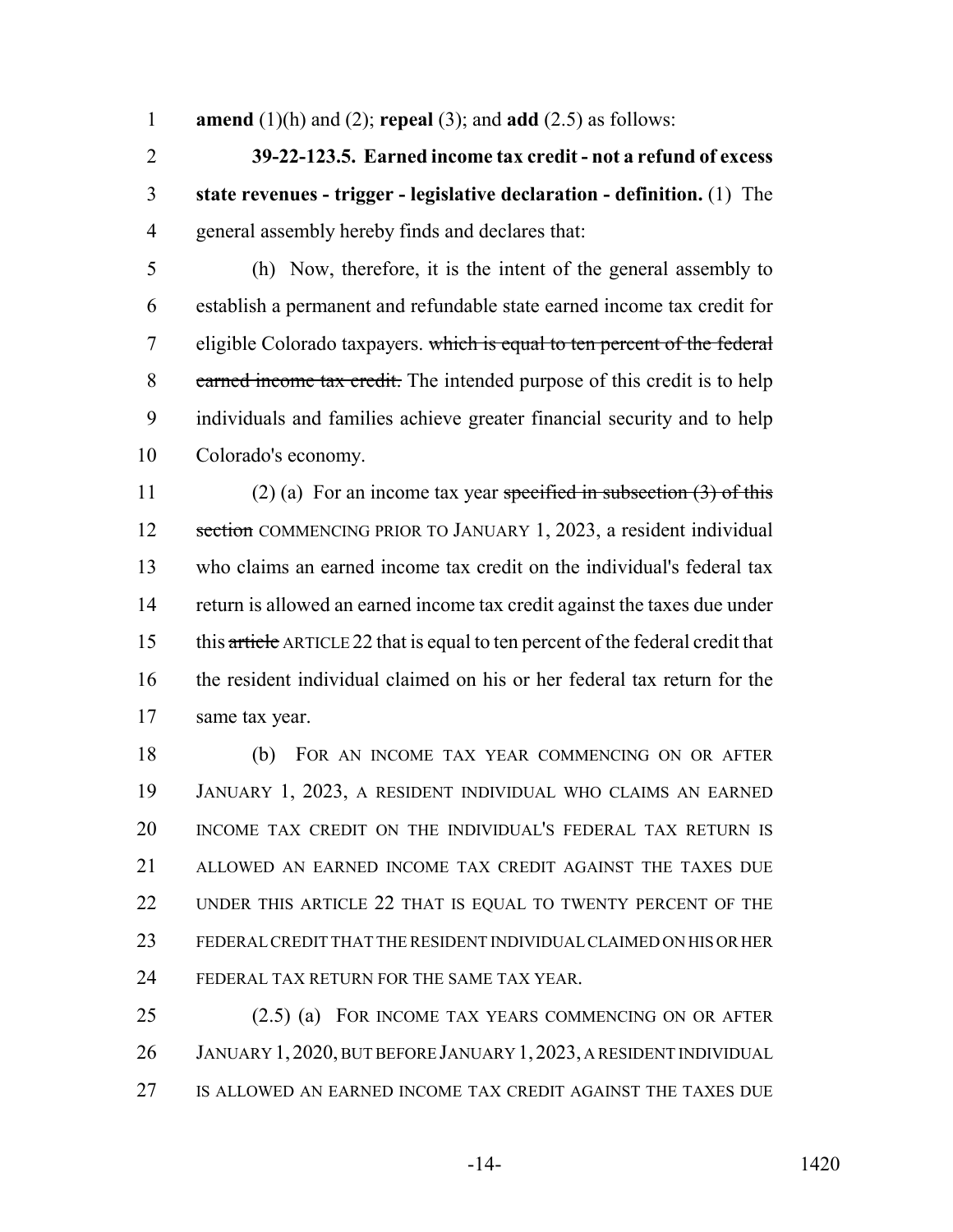UNDER THIS ARTICLE 22 THAT IS EQUAL TO TEN PERCENT OF THE FEDERAL CREDIT THAT THE RESIDENT INDIVIDUAL WOULD HAVE BEEN ALLOWED, BUT FOR THE FACT THAT THE RESIDENT INDIVIDUAL, THE RESIDENT INDIVIDUAL'S SPOUSE, OR ONE OR MORE OF THE RESIDENT INDIVIDUAL'S DEPENDENTS DO NOT HAVE A SOCIAL SECURITY NUMBER THAT IS VALID FOR EMPLOYMENT.

 (b) FOR INCOME TAX YEARS COMMENCING ON OR AFTER JANUARY 8 1, 2023, A RESIDENT INDIVIDUAL IS ALLOWED AN EARNED INCOME TAX CREDIT AGAINST THE TAXES DUE UNDER THIS ARTICLE 22 THAT IS EQUAL TO TWENTY PERCENT OF THE FEDERAL CREDIT THAT THE TAXPAYER WOULD HAVE BEEN ALLOWED, BUT FOR THE FACT THAT THE RESIDENT INDIVIDUAL, THE RESIDENT INDIVIDUAL'S SPOUSE, OR ONE OR MORE OF THE RESIDENT INDIVIDUAL'S DEPENDENTS DO NOT HAVE A SOCIAL SECURITY NUMBER THAT IS VALID FOR EMPLOYMENT.

 (c) FOR PURPOSES OF THIS SUBSECTION (2.5), A "RESIDENT INDIVIDUAL" INCLUDES A TAXPAYER FILING WITH AN INDIVIDUAL TAXPAYER IDENTIFICATION NUMBER.

 (3) If a credit is allowed under section 39-22-123 for an income tax year commencing on or after January 1, 2013, the credit allowed 20 under this section may be claimed for any income tax year beginning with 21 the income tax year after the income tax year that the credit is allowed under section 39-22-123.

 **SECTION 14.** In Colorado Revised Statutes, 24-75-220, **add** (6) as follows:

 **24-75-220. State education fund - transfers - surplus - legislative declaration.** (6) (a) ON JULY 1, 2021, THE STATE TREASURER SHALL TRANSFER ONE HUNDRED FIFTY MILLION DOLLARS FROM THE